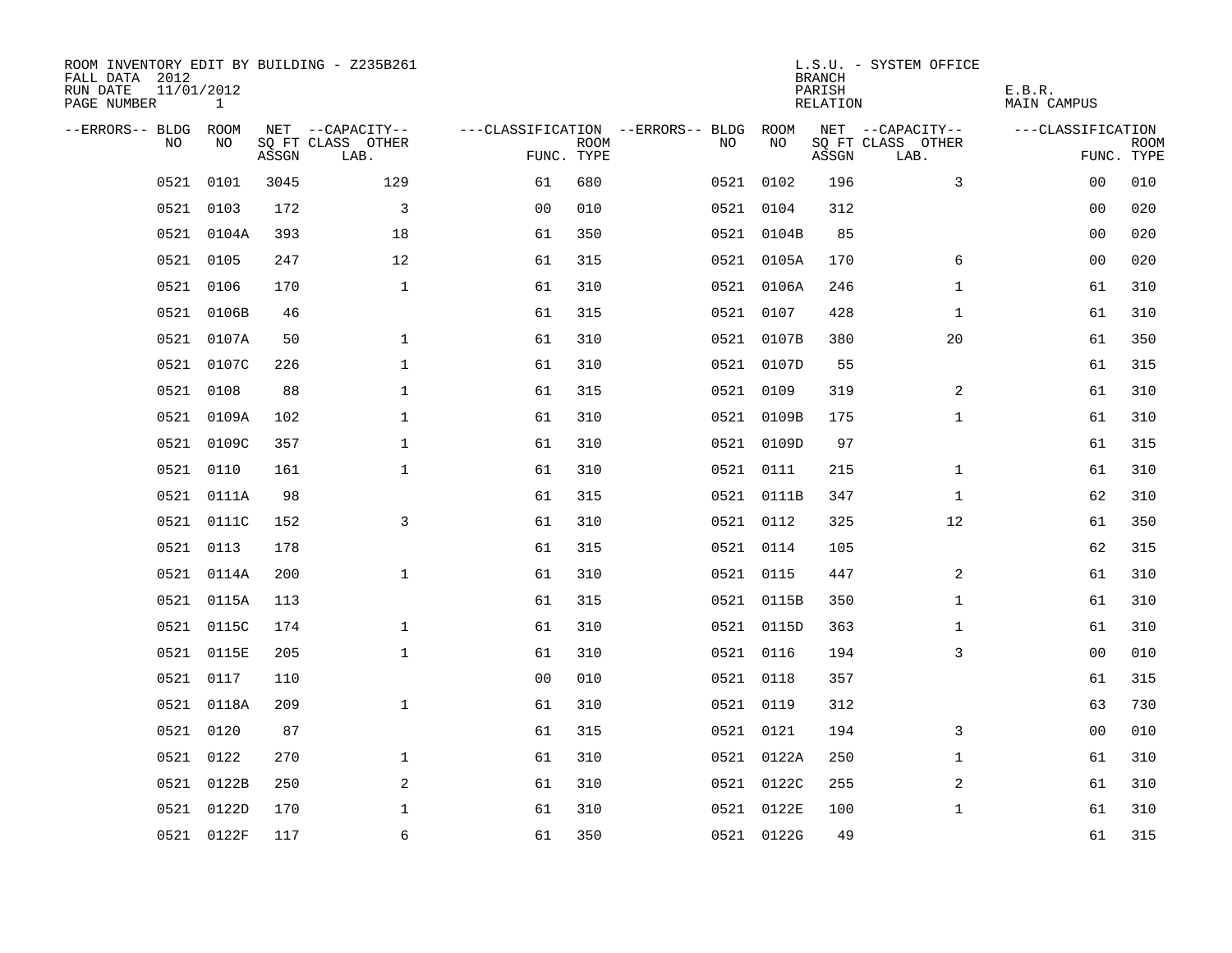| ROOM INVENTORY EDIT BY BUILDING - Z235B261<br>2012<br>FALL DATA<br>RUN DATE<br>11/01/2012<br>PAGE NUMBER | 2           |       |                                               |                |                                                  |     |                                                                | <b>BRANCH</b><br>PARISH<br>RELATION | L.S.U. - SYSTEM OFFICE                                                    | E.B.R.<br><b>MAIN CAMPUS</b> |                           |
|----------------------------------------------------------------------------------------------------------|-------------|-------|-----------------------------------------------|----------------|--------------------------------------------------|-----|----------------------------------------------------------------|-------------------------------------|---------------------------------------------------------------------------|------------------------------|---------------------------|
| --ERRORS-- BLDG<br>NO.                                                                                   | ROOM<br>NO. | ASSGN | NET --CAPACITY--<br>SQ FT CLASS OTHER<br>LAB. | FUNC. TYPE     | ---CLASSIFICATION --ERRORS-- BLDG<br><b>ROOM</b> | NO. | ROOM<br>NO                                                     | ASSGN                               | NET --CAPACITY--<br>SQ FT CLASS OTHER<br>LAB.                             | ---CLASSIFICATION            | <b>ROOM</b><br>FUNC. TYPE |
|                                                                                                          | 0521 0123   | 390   | 2                                             | 61             | 310                                              |     | 0521 0123B                                                     | 49                                  | 10                                                                        | 61                           | 350                       |
| 0521                                                                                                     | 0123C       | 235   | $\mathbf 1$                                   | 61             | 310                                              |     | 0521 0123D                                                     | 172                                 | $\mathbf{1}$                                                              | 61                           | 310                       |
| 0521                                                                                                     | 0123E       | 227   | $\mathbf{1}$                                  | 61             | 310                                              |     | 0521 0123F                                                     | 157                                 |                                                                           | 61                           | 315                       |
|                                                                                                          | 0521 0123G  | 170   | $\mathbf 1$                                   | 61             | 310                                              |     | 0521 0124                                                      | 547                                 | $\overline{2}$                                                            | 61                           | 310                       |
| 0521                                                                                                     | 0124A       | 218   | $\mathbf{1}$                                  | 61             | 310                                              |     | 0521 0124B                                                     | 345                                 | $\mathbf{1}$                                                              | 61                           | 310                       |
| 0521                                                                                                     | 0124C       | 172   | $\mathbf 1$                                   | 61             | 310                                              |     | 0521 0124D                                                     | 172                                 | $\mathbf{1}$                                                              | 61                           | 310                       |
| 0521                                                                                                     | 0124E       | 208   | $\mathbf 1$                                   | 61             | 310                                              |     | 0521 0124F                                                     | 114                                 | $\mathbf{1}$                                                              | 61                           | 310                       |
| 0521                                                                                                     | 0125        | 180   | $\mathbf 1$                                   | 61             | 310                                              |     | 0521 0126                                                      | 354                                 | $\overline{2}$                                                            | 61                           | 310                       |
| 0521                                                                                                     | 0126A       | 90    | $\mathbf 1$                                   | 61             | 310                                              |     | 0521 0126B                                                     | 172                                 | $\mathbf{1}$                                                              | 61                           | 310                       |
| 0521                                                                                                     | 0126C       | 193   | $\mathbf 1$                                   | 61             | 310                                              |     | 0521 0126D                                                     | 94                                  | $\mathbf{1}$                                                              | 61                           | 310                       |
|                                                                                                          | 0521 0126E  | 144   | $\mathbf 1$                                   | 61             | 310                                              |     | 0521 0150                                                      | 1002                                |                                                                           | 0 <sub>0</sub>               | 030                       |
|                                                                                                          | 0521 C1001  | 424   |                                               | 0 <sup>0</sup> | 020                                              |     | 0521 C1002                                                     | 437                                 |                                                                           | 0 <sub>0</sub>               | 020                       |
|                                                                                                          | 0521 C1003  | 488   |                                               | 0 <sup>0</sup> | 020                                              |     | 0521 C1004                                                     | 777                                 |                                                                           | 0 <sup>0</sup>               | 020                       |
|                                                                                                          | 0521 C1005  | 381   |                                               | 0 <sub>0</sub> | 020                                              |     | 0521 C1006<br>TOTAL NUMBER CLASSROOMS<br>TOTAL NUMBER LABS 210 | 810                                 | TOTAL NET ASSIGN SQ. FT. IN ROOM FILE<br>TOTAL NUMBER COMPUTER CLASSROOMS | 00 <sub>o</sub><br>16,686    | 020                       |

TOTAL NUMBER SPECIAL LABS 220